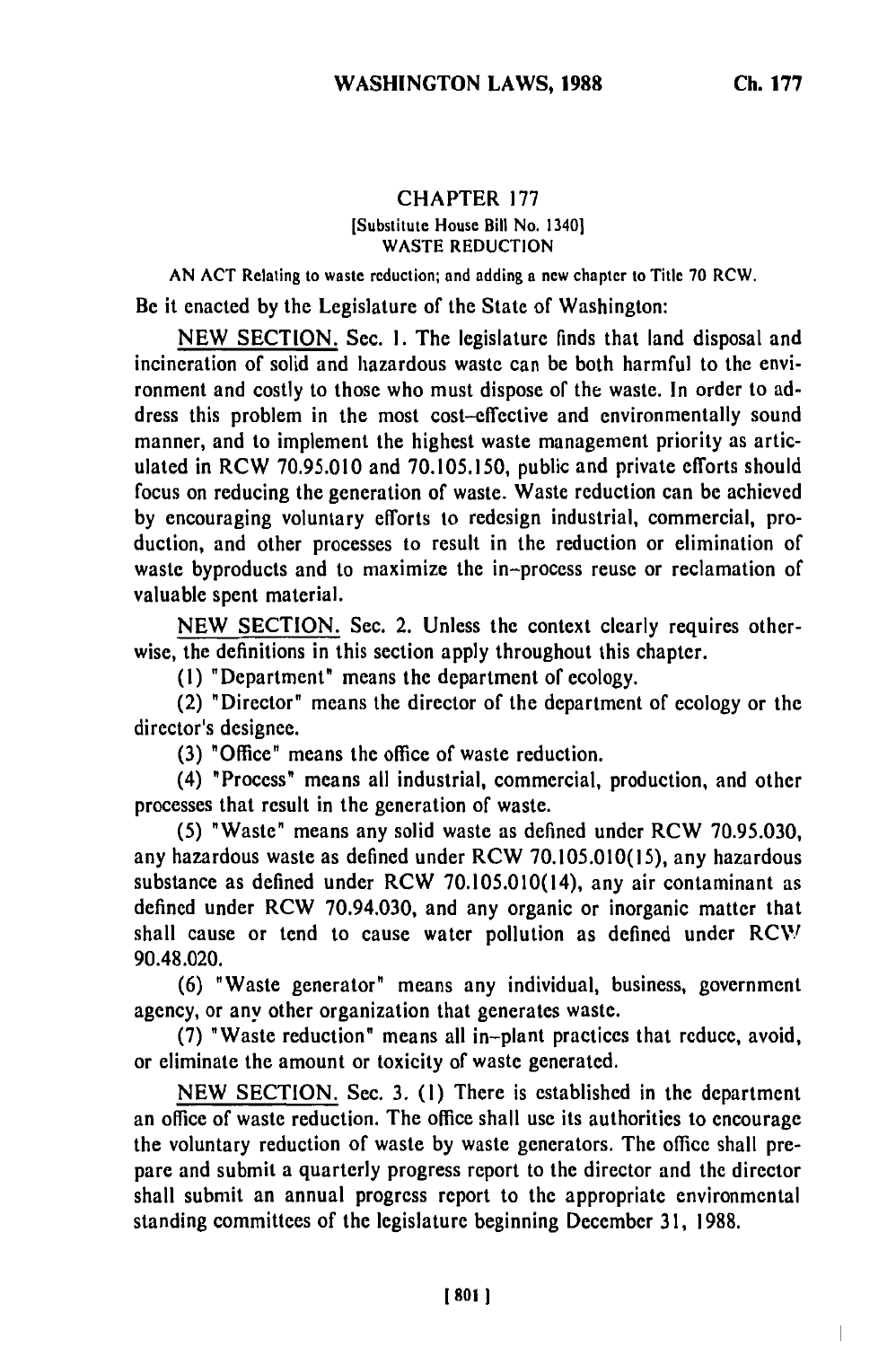(2) The office shall be the coordinating center for all state agency programs that provide technical assistance to waste generators and shall serve as the state's lead agency and promoter for such programs. In addition to this coordinating function, the office shall encourage waste reduction by:

(a) Providing for the rendering of advice and consultation to waste generators on waste reduction techniques;

(b) Sponsoring or co-sponsoring with public or private organizations technical workshops and seminars on waste reduction;

(c) Administering a waste reduction data base and hotline providing comprehensive referral services to waste generators;

(d) Administering a waste reduction research and development program;

(e) Coordinating a waste reduction public education program that includes the utilization of existing publications from public and private sources, as well as publishing necessary new materials on waste reduction;

(f) Recommending to institutions of higher education in the state courses and curricula in areas related to waste reduction; and

(g) Requiring energy and incineration facilities to retain records of monitoring and operating data for a minimum of ten years after permanent closure of the facility.

NEW SECTION. Sec. 4. **(1)** The office shall establish a waste reduction consultation program to be coordinated with other state waste reduction consultation programs.

(2) The director may grant a request by any waste generator for advice and consultation on waste reduction techniques. Pursuant to a request, the director may visit any business, governmental entity, or other process site in the state for the purposes of observing the waste-generating process, obtaining information relevant to waste reduction, rendering advice, and making recommendations. No such visit may be regarded as an inspection or investigation, and no notices or citations may be issued, or civil penalty be assessed, upon such a visit. No representative of the director designated to render advisory or consultative services may have any enforcement authority.

(3) Consultation and advice given under this section shall be limited to the matters specified in the request and shall include specific techniques of waste reduction tailored to the relevant process. In granting any request for advisory or consultative services, the director may provide for an alternative means of affording consultation and advice other than on-site consultation.

(4) Any proprietary information obtained by the director while carrying out the duties required under this section shall remain confidential and shall not become part of the data base established under section 6 of this act.

NEW SECTION. Sec. 5. The office, in coordination with all other state waste reduction technical assistance programs, shall sponsor technical